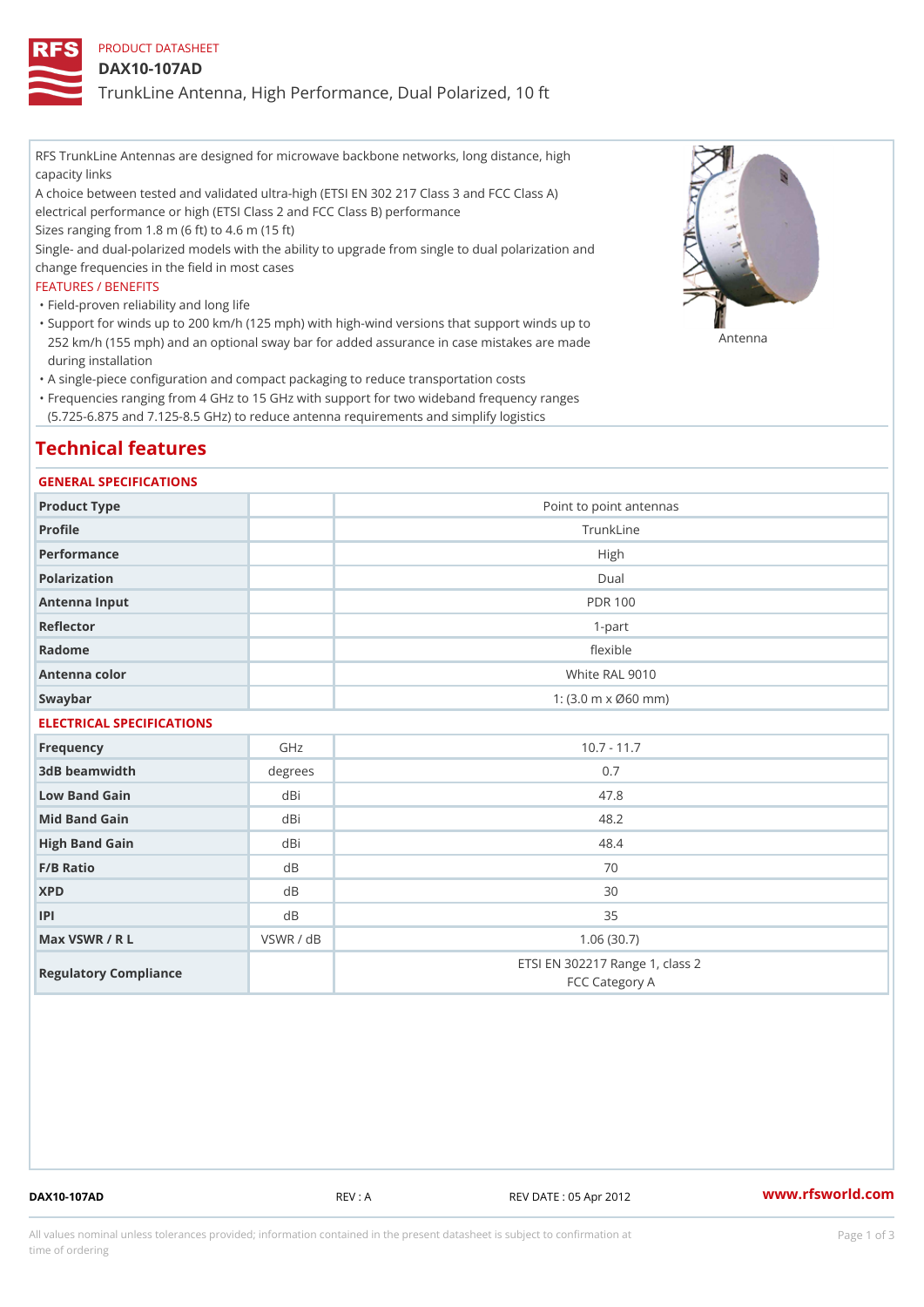# PRODUCT DATASHEET

DAX10-107AD

TrunkLine Antenna, High Performance, Dual Polarized, 10 ft

| MECHANICAL SPECIFICATIONS                                                 |              |                                                                          |                                     |  |
|---------------------------------------------------------------------------|--------------|--------------------------------------------------------------------------|-------------------------------------|--|
| Diameter                                                                  | ft $(m)$     | 10(3)                                                                    |                                     |  |
| Elevation Adjustment                                                      | degrees      | ± 5                                                                      |                                     |  |
| Azimuth Adjustment                                                        | degrees      | ± 5                                                                      |                                     |  |
| Polarization Adjustment                                                   | degree       | ± 5                                                                      |                                     |  |
| Mounting Pipe Diameter<br>minimum                                         | $mm$ (in)    | 114(4.5)                                                                 |                                     |  |
| Mounting Pipe Diameter<br>maximum                                         | $mm$ (in)    | 114(4.5)                                                                 |                                     |  |
| Approximate Weight                                                        | kg (lb)      | 290 (638)                                                                |                                     |  |
| Survival Windspeed                                                        | $km/h$ (mph) | 200 (125)                                                                |                                     |  |
| Operational Windspeed                                                     | $km/h$ (mph) | 190 (118)                                                                |                                     |  |
| <b>STRUCTURE</b>                                                          |              |                                                                          |                                     |  |
| Radome Material                                                           |              | PVC coated fabric                                                        |                                     |  |
| FURTHER ACCESSORIES                                                       |              |                                                                          |                                     |  |
| optional Swaybar                                                          |              |                                                                          | 1: SMA-SK-60-3000A (3.0 m x Ø60 mm) |  |
| Further Accessories                                                       |              | SMA-WK-10: Wind Kit<br>SMA-SKO-UNIVERSAL-L : Universal sway bar fixation |                                     |  |
| <b>MOUNTOUTLINE</b>                                                       |              |                                                                          |                                     |  |
| m m<br>$Dimension_A$<br>(in)                                              |              | 3220 (126.8)                                                             |                                     |  |
| m <sub>m</sub><br>$Dimension_B$<br>(in)                                   |              | 1640(64.6)                                                               |                                     |  |
| m m<br>Dimension_C<br>(in)                                                |              | 550 (21.7)                                                               |                                     |  |
| $Dim_D - D -$<br>m m<br>$114$ m m (4.5 _ ir ) $\sqrt{$ im $\cdot$ $\cdot$ |              | 190(7.5)                                                                 |                                     |  |

Dimension\_E

Dimension\_F

mm (in)

m<sub>m</sub> (in)

370 (14.6)

1440 (56.9)

DAX10-107AD REV : A REV DATE : 05 Apr 2012 [www.](https://www.rfsworld.com)rfsworld.com